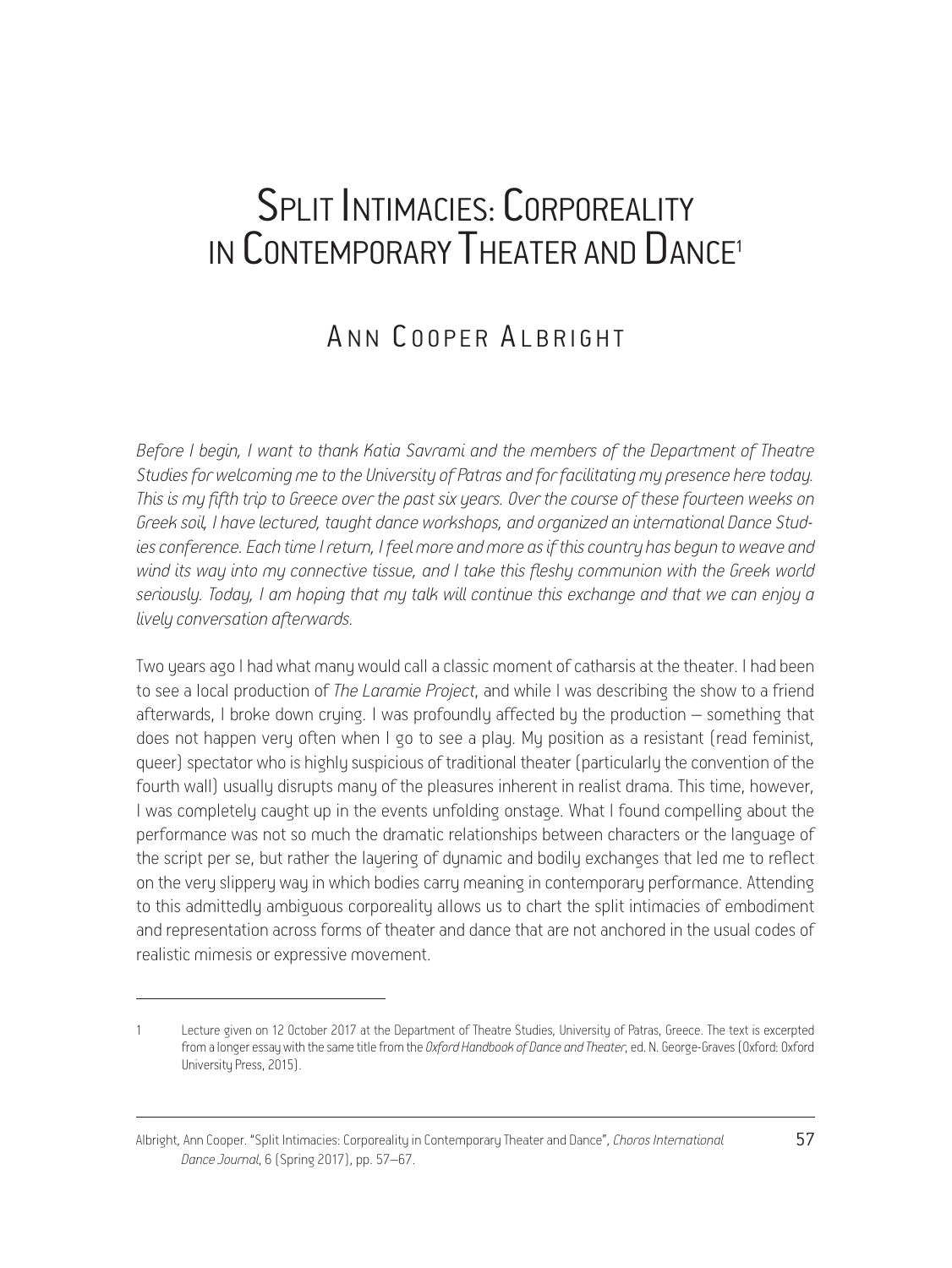One classic explanation of my experience in the theater that evening would be to attribute my response to the production itself, claiming it was the kind of magical effect that a successful combination of visionary directing and highly competent acting would inspire in anyone. On the other hand, I could connect my reaction to the fact that I attended the performance during a time when there had been a recent spate of vicious gay bashing in France in reaction to the country's marriage equality vote, and even more egregious homophobic violence in Russia and the Republic of Georgia that may have been abetted by Russian Orthodox priests no less. In addition, since I had just taught a course in which we read a review of the sequel to *The Laramie Project* based on a series of interviews done ten years later. I was deeply familiar with the whole context of the production. Clearly the personal stakes were high for me as I entered the theater that night. Nonetheless, I was surprised by my reaction – I was truly moved.

This talk hinges on the reverberations of that last word, *moved* – the meaning of which splits across the psychic and physical to encompass both an emotional and a visceral responsiveness to the world. Being moved by a performance represents an intertwining of somatic feeling and political urgency that characterizes much of the contemporary performance work that I have attended over the past two decades. There is, I believe, something very vital in these works that leads the audience from passive spectators into the role of active witnesses, raising the stakes of our viewing experience. As I have argued in the introduction of my first book *Choreographing Difference: The Body and Identity in Contemporary Dance* (which, incidentally, has recently been translated into Greek), to witness a performance suggests a response/ability, which includes both an ability to respond to the events onstage and a sense of being implicated in their outcome.<sup>2</sup> This particular sensibility, however, departs significantly from two classic theories of audience reception: the Aristotelian notion of catharsis in the theater, and the modernist concept of kinesthesia in dance, most fully articulated in the work of the mid-twentieth century dance critic John Martin. In the discussion that follows, I explore the possibilities of an affective somatic relationship with the audience that engages neither a direct psychological identification with the protagonist(s) onstage, nor a conventional notion of physical empathy, but rather prioritizes other kinds of exchanges, bringing attention to how corporeality encompasses embodiment as well as cultural representation.

I define corporeality here as an intertwining of sensation and perception where the body remains anchored as the central scope of awareness. In order to use corporeality as a category of reception, it is crucial to think beyond the most obvious effects of vision and language. We need to learn to appreciate the elusive contours of somatic meaning. Although embodiment is enjoying a renaissance in contemporary cultural theory these days, it is most often elided with discussions of affect. I want to resist this well-trodden path, however, and branch off into a territory that is not

<sup>2</sup> See the Introduction to Albright (1997) [in Greek: Ann Cooper Albright, *Χορογραφώντας τη Διαφορά: Το Σώμα και η Ταυτότητα στον Σύγχρονο Χορό*. Athens: Nissos, 2016].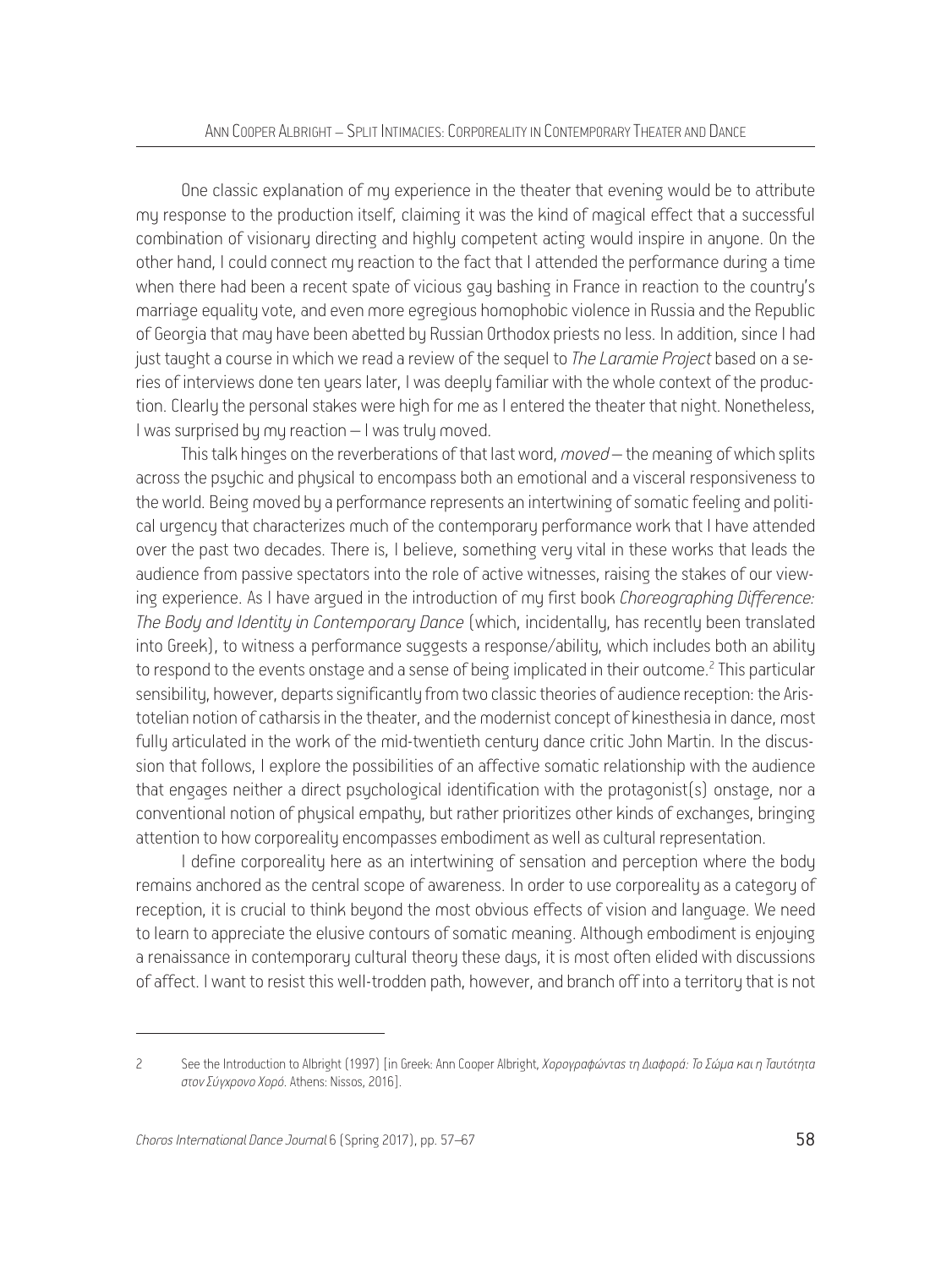as clearly charted. That is, I want to conceptualize feeling as the practice of sensing (I am feeling) rather than the object of possession (I have feelings). Keeping the verb fully active without letting it settle into the stable structure of a noun not only helps us to resist the psychological construction of an interior self so endemic to discourses of affect, but also disrupts any easy equation of physical corporeality with social identity. Within the context of performance, corporeality circulates between the bodies onstage and those in the audience; but those relationships of power and exchange are rarely predictable. This is not to suggest, however, that they are entirely subjective either. Audience members and performers can share the process of feeling together without necessarily imbuing that experience with the same meaning. My task here is to incorporate a critic's sensibility within a theoretical inquiry such that I both describe onstage events and conceptualize their impact without assuming either a normative, universal audience reaction, or a completely random series of individual responses.

Located in the intersection of reportage and ethnography, *The Laramie Project* is not exactly standard theatrical fare. It is what one might call a "reality drama".<sup>3</sup> The script is based on a series of interviews conducted by the Tectonic Theater Project with local community members after the 1998 brutal beating, hospitalization, and subsequent death of Matthew Shepard. Shepard, a gay student who attended the University of Wyoming in Laramie, became a cause célèbre as candlelight vigils were held in his honor around the world. Each performer in the cast takes on the persona of different characters, each of which narrates their experience of the events surrounding Shepard's assault. News reporting blurs into storytelling, truth into fiction, and life into performance as the actors weave individual responses (both those of the community members as well as their own) within discussions of the media's representations and misrepresentations of the community. The fact that the same actors play homophobic as well as gay community members unsettles any easy or direct correspondence between dramatic characters and their respective physical bodies, complicating the audience's ability to empathize with any one character. The performance progresses like a series of switchbacks, zigging and zagging through multiple interpretations of what happened and why. In the end, there is no resolution to the tragedy and the audience is left on its own to sort out the larger ethical ramifications of the community's response to the event.

This particular production of *The Laramie Project* was directed by Caroline Jackson-Smith, whose theatrical vision is influenced by both African-American performance traditions and her experience with Suzuki actor training. The minimal set allowed for a very dynamic staging which beautifully reflected the multiple voices and points of view of the community members. The actors were constantly moving around the raked stage, entering from the far reaches of upstage or downstage and then abruptly crossing to the center to replace one another like billiard balls ricocheting

<sup>3</sup> This quasi-ethnographic approach to telling stories and reimagining local, individual experiences of highly politicized events is a theatrical genre pioneered by Performance Studies scholars such as Dwight Conquergood and made popular by performers such as Anna Deavere Smith and ensembles like the Tectonic Theater Project.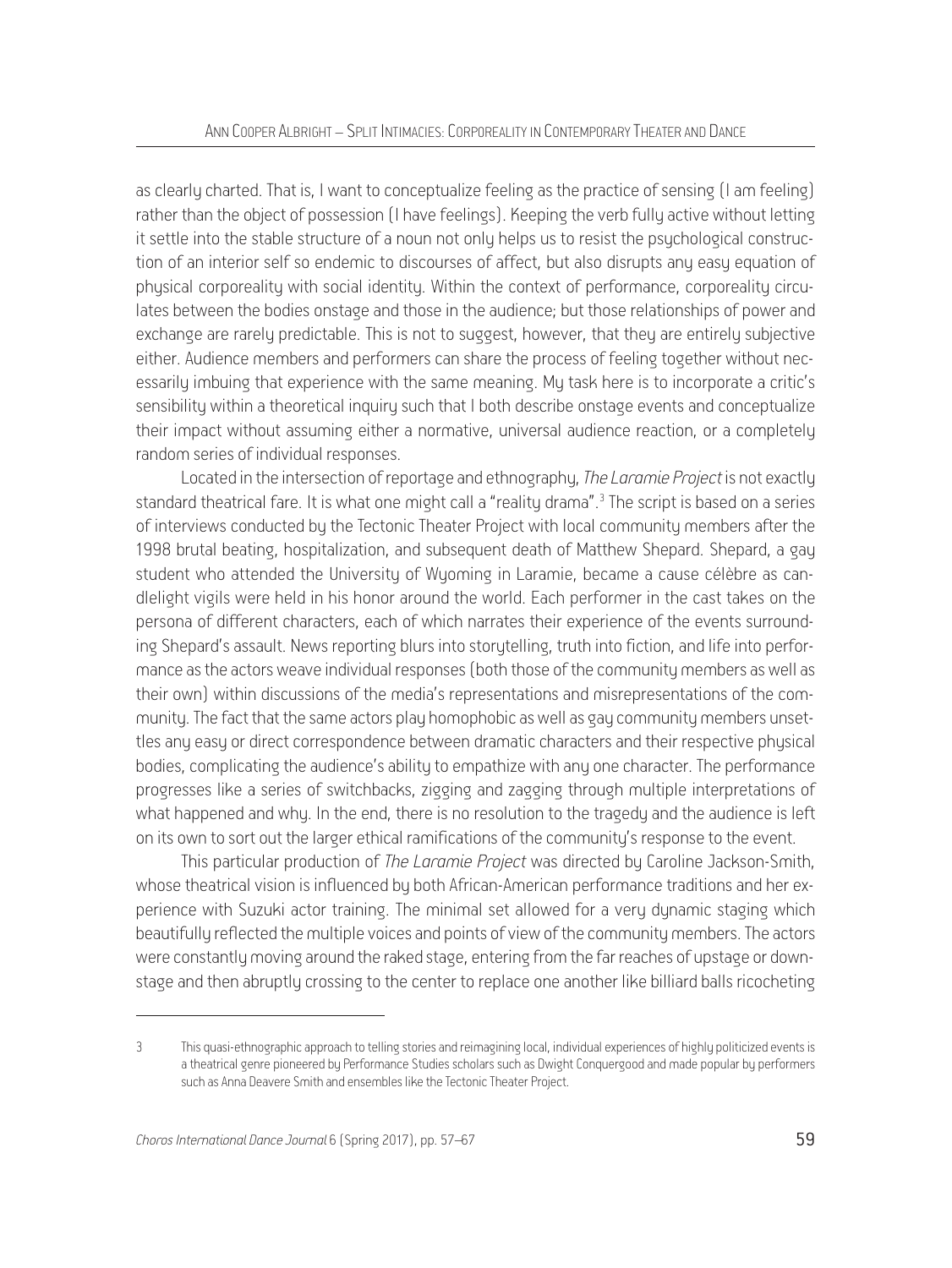across a pool table. There was a sense of movement flow to each scene that held its own integrity and operated like a separate physical script, at once splitting from the storytelling and yet intimately connected to it.

I am noticing a similar integrated corporeal sensibility in many theatrical productions these days. It is not uncommon for directors such as Anne Bogart or Peter Sellars to suspend the narrative structure of the dramatic action in order to incorporate moments of individual abstract movement or group gestural sequences as a dynamic intersection with the spoken text. This post-modernist approach is distinctly different from the usual models of theatrical blocking or staging of dramatic action where individual gestures or movements are crafted in the service of portrauing a character. In this more traditional approach to staging, it is rare that the whole stage becomes caught up in one dynamic movement or rhythmic sequence that sweeps across the stage space and pulls the audience out of their normal mode of attending to the story. The same kind of parallel yet split physical text also threads through much contemporary dance, where a kinetic texture is woven in ways that operate very differently from traditional choreographies, affecting the audience's bodily sensibility without necessarily registering as an obviously choreographed sequence.

In his survey of contemporary theater practices Hans-Thies Lehman maps out the contours of an international range of contemporary performance work that both confuses and refuses any simple distinctions between theater as strictly focused on a text and dance as movement-based performance. Throughout his book *Postdramatic Theatre* (2006), Lehman catalogues the many aesthetic and ideological differences between mimetic dramas, where the script is the clear priority for the staging and more experimental productions in which the frame of realistic representation is disrupted. "Wholeness, illusion, and world representation are inherent in the model 'drama'; conversely, through its very form, dramatic theatre proclaims wholeness as the *model* of the real" (Lehman, 2006, p. 22). One of the major differences that Lehman outlines in his survey is the difference for the audience between the experience of watching a traditional narrative in which the final scene almost always stages a resolution before "the end" of the script, and that of witnessing the multi-layered, often conflicting and unresolvable aspects of much contemporary performance work. While his discussion of these performance elements is descriptive rather than prescriptive, Lehman insists that there is a fundamentally different audience dynamic within postdramatic theatre. This is not just a question of a new style of staging, but rather a new conception of what constitutes the performance experience. He writes (ibid., p. 85): "it becomes more presence than representation, more shared than communicated experience, more process than product, more manifestation than signification, more energetic impulse than information."

*The Laramie Project* is a telling example of postdramatic theatre precisely because it refuses any personal dénouement or larger political statement. In Lehman's taxonomy, *The Laramie Project* would be categorized as "documentary theatre", which he claims (ibid., p. 56) is "less the desire for direct political action, and even less its conventional dramaturgy". Rather, it disrupts the ideologies of either discourse. In this kind of theater, Shepard's death is not the tragic event that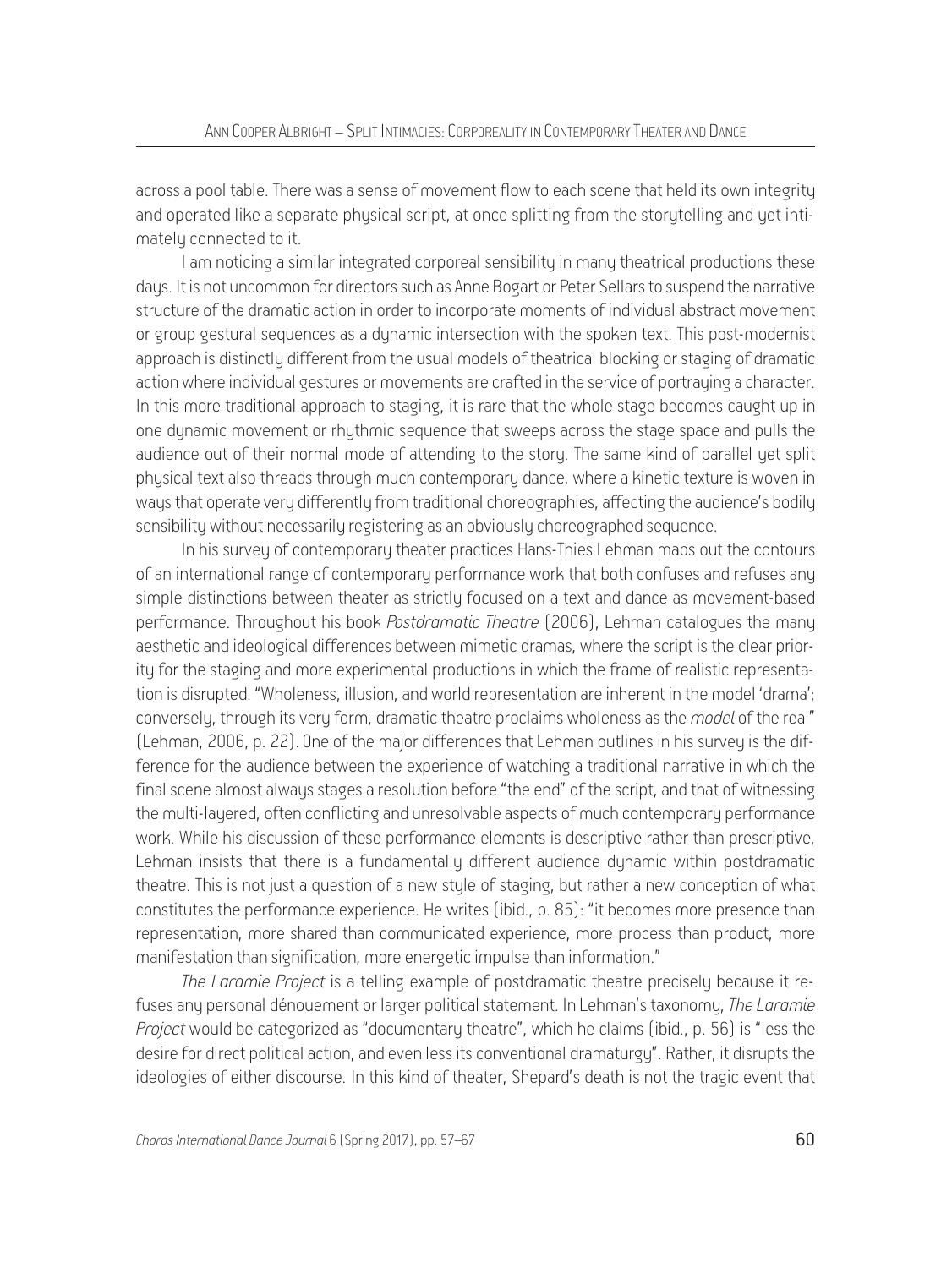results in any kind of resolution or classical sense of enlightenment. The emphasis and delivery of the text communicates more disruption and confusion than illustration or explanation of the historical events, or even of any individual's motivation. Moments of dramatic dialogue between characters quickly dissolve into citations of various news reports and discussions of the growing media sensation around the event. As Debby Thompson (2001, p. 644) writes in her review of the November 2000 Wyoming premiere: "The deliberate accumulation of fragments, by turns colorful, understated and conflicting, gradually documents the complexity of the Laramie community."

As staged by Jackson-Smith, *The Laramie Project* confounds any easy identification between certain bodies and their respective political positions. The cast members play a dizzying array of roles and engage with one another only briefly before turning to address the audience directly, often with a meta-commentary on the scene they have just enacted. This self-referential aspect cuts through any mimetic interpretation, highlighting instead the complex mechanisms of individual posturing and institutional justification, not to mention the tensions between local and global media depictions of the situation being enacted onstage. To put it bluntly, there are no good or bad guys, no feel-good redemptions, no final realizations that serve to make the world (or even the town of Laramie) a better place in the end. Thompson concludes her review by comparing the production to the Names Project's collective quilt commemorating friends and relatives who have died of AIDS. "Its [*The Laramie Project*'s] strategy of sewing together fragments captures the community's unresolved struggles, the variety of its individual personalities, and, finally, its ultimate resistance to ever being wholly contained within any representation" (ibid., p. 645).

In the course of reading various reviews of both the New York premiere and the Wyoming production, I was struck by how quickly many of the articles moved past the specifics of the performance itself into discussions of anti-gay bias, homophobia in the West and the status of hate crime legislation. Although it is understandable that these writers would highlight the ongoing connection between the source story and the resulting upswing of gay activism, I was disappointed at how often the theatrical contours of the production were collapsed into pedestrian journalism, making Matthew Shepard, as *New York Times* critic Ben Brantley (2000) succinctly put it, "a poster boy for the casualties of anti-gay violence". With a few wonderful exceptions, the theatrical experience, with all its nuances of kinetic exchange, echoes of images, rhythmic phrasing of dialogue and spatial dynamics, seemed to carry little meaning outside of the direct references to the original scene. Looking at the critical responses to *The Laramie Project*, I realize that this production is an example of how the narrative text still registers as the most significant element, even in the midst of a calculated splintering of any one story line. Although his death is the stone that breaks the placid surface of this small town community where people supposedly "live and let live", Matthew Shepard is never depicted. Instead, the production focuses the audience's awareness on how his absence ripples out to affect us all.

If *The Laramie Project* is part of what Lehman calls "documentary theatre", then many of the performances put together by Liz Lerman and the Dance Exchange could similarly be considered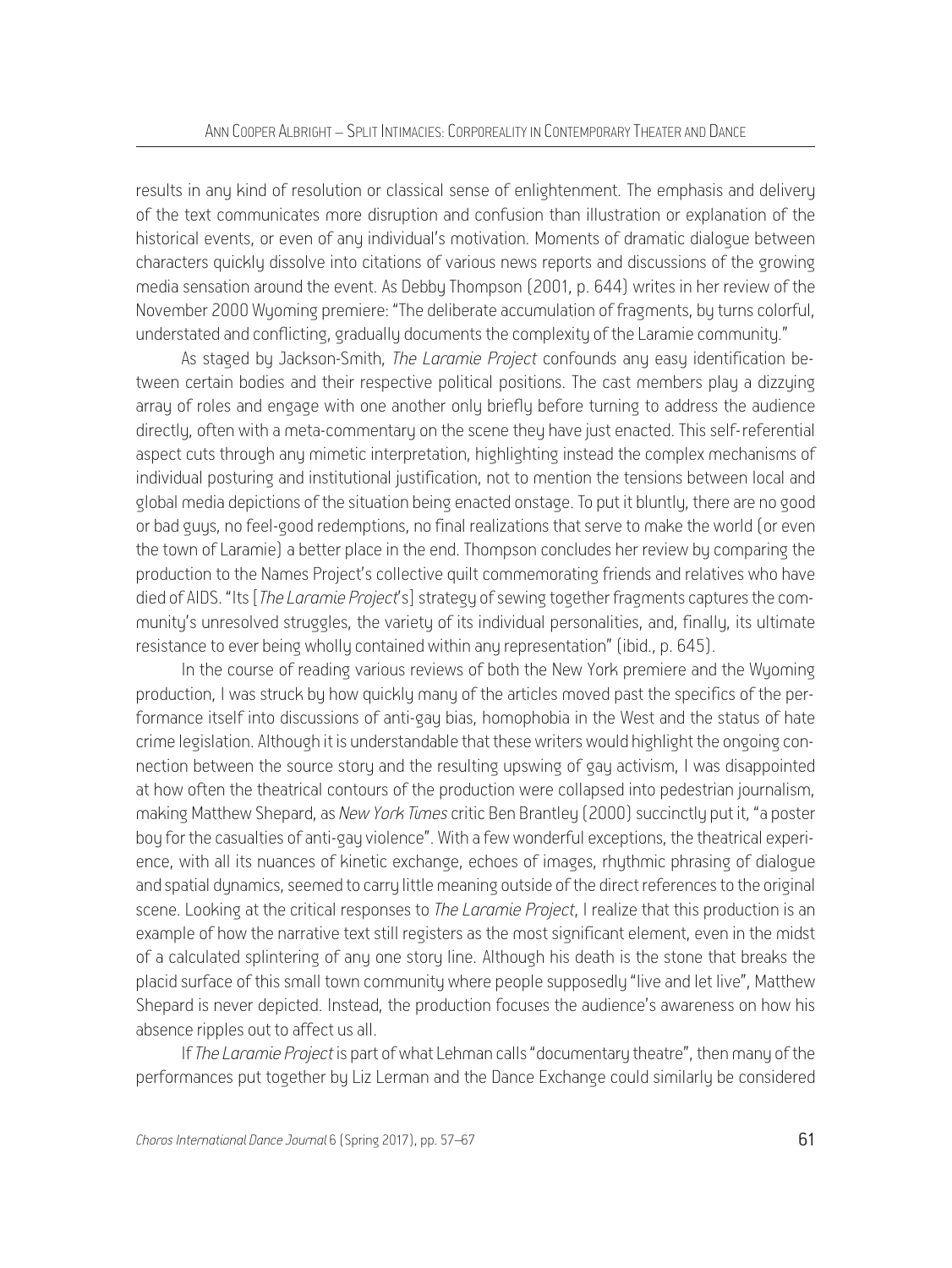"documentary dance". As artistic director of a multi-faceted dance organization, Lerman piloted a number of important collaborations that address ethical issues through the creation and production of work that combines movement, text, and video images. Several years ago, Lerman published *Hiking the Horizontal*, a memoir in which she articulates the possibilities as well as the challenges inherent in what she terms "subject matter choreography". Subtitled *Field Notes from a Choreographer*, this reflection on her working process locates meaning in performance as an interweaving of critical issues and the somatic insights accrued by moving, witnessing and experiencing those ideas in an embodied way. "In subject matter choreography, various thinking processes are subjected to physical examination" (Lerman, 2011, p. 74). In a section titled "What Is the Dancing About?" Lerman (ibid.) explains: "Subject matter dancing doesn't feel less than, or like a crutch, or like some simplistic pretend game. It offers, rather, a fantastic dialogue of intellect and impulse, feeling and the matter of the mind, gathered in a weird kinesthetic wrapping."

*Small Dances About Big Ideas* (2006) was commissioned by the Harvard Law School as part of an international conference on human rights and the legacy of the Nuremberg Trials. In a lengthy program note for the inaugural performances, Lerman details a conversation between herself and Martha Minow, the Dean of Harvard Law School at the time and one of the organizers of the event. In this exchange, Lerman asks: Why? Why choose dance to address the atrocities of genocide? Minow's reply is remarkably insightful about the potential of performance to saturate the audience with the corporeal experience of ethical discussions.

These are my hopes: that a dance would reach people who seldom think about mass atrocities – students, lawyers – with the chance to be drawn in emotionally and intellectually, with the pacing that can allow people to absorb or begin to absorb the incomprehensible scales of atrocity […]. For those who think about these matters often … the chance to imagine images and voices about these things, and to have a shared experience with others who seldom attend to these issues, would be a gift. (ibid., p. 88)

*Small Dances About Big Ideas* begins in the dark. As a single light brightens, it reveals three women of different ages and ethnicities slowly rising and reaching upwards as if awakening from a long sleep. These sister-witches, with long loose hair and flowing skirts, move across the space silently. Looking out through the darkness, they seem frightened. One by one, they venture out to explore the unknown and then rush back to the embrace of the others, their contorted faces reflecting the horrors of the other side of the night. At times instigators, at other times healers, these three crone figures will take on the role of otherworldly witnesses to the human stories and judicial proceedings that make up the rest of the evening's performance.

Soon, the mysterious and somber music abruptly changes to loud shots, sirens, and the sound of a helicopter overhead as the rest of the cast darts frantically across the stage, hoping to escape the shots that fell each one in turn. Over and over again people flail as if they have been shot, fall, and then get up to run again. The repetitious effect of each body arching backwards and then crumpling forwards into the ground reflects the bittersweet layering of a provocatively beau-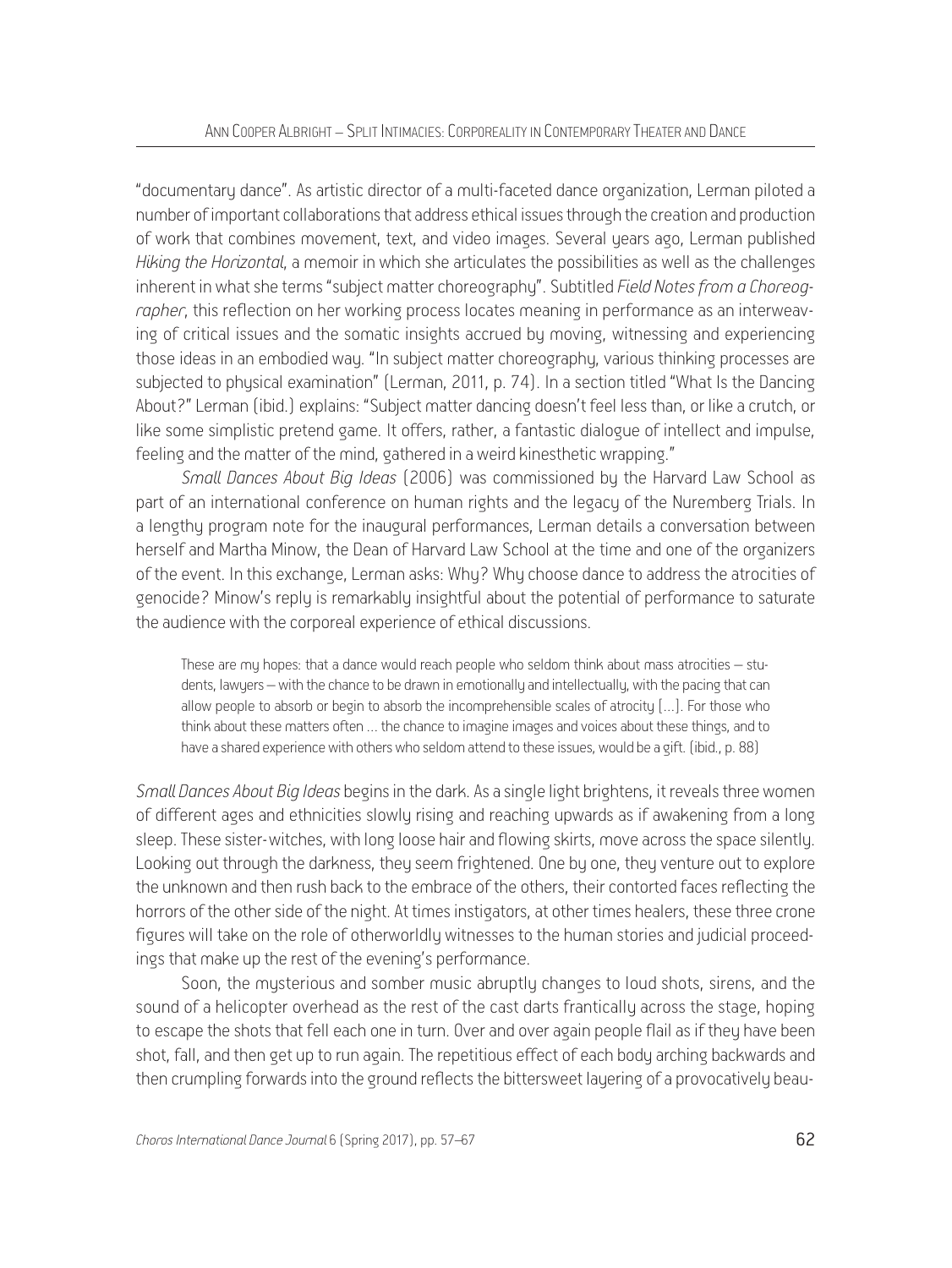tiful movement sequence with powerfully devastating consequences, splitting our attention between mimesis and abstraction, the literal and the figurative. Eventually the cast lines up with their back to the audience and we cannot tell if they are facing an unseen firing squad upstage, or if we, as the audience, are being implicated in that position. This opening scene dissolves as three people come downstage to sit on benches and tell their stories of persecution and survival. A young black man, an older white woman, and a young white woman relate three different experiences in three different languages, weaving a tapestry of voice and gesture that is echoed in the movements of the dancers behind shadowing them. The personal and lyrical quality of that scene shifts into the stark angular gestures of the men in ties who enter with chairs and set up the repetitive structure of judicial proceedings.

Throughout this dance, institutional narratives are juxtaposed to individual memories. In one of the most extraordinary sequences, a young woman dances to a recitation from Clea Koff's memoir *The Bone Woman*, creating a gestural counterpoint to the horrifying forensic descriptions of collecting fragments of human bones at sites in Rwanda. As the voice-over details her desire to both document the atrocities of that war and to gather the bone fragments to send back to the families, the silent dancer shifts back and forth, edging closer to a pile of bodies onstage, as if she were being pushed by the incoming tide. This contrast between moving figures and still prone bodies speaks its own corporeal language that intersects with the textual progression of historical details of Nuremberg, Rwanda and Bosnia. For Liz Lerman, dancing is not an escape from but rather a process through which we can deal with the recognition and memories of these atrocities.

About halfway through the evening-length work, the cast members drop their performance personas and all come downstage as the lights come up on the audience. What follows is a dialogue between the performers and the audience (basically a talk-back in the middle of the evening) that begins with small group discussions about the issues of justice, retribution, and reconciliation that animate the performance. One of the performers acts as a master of ceremonies and suggests that people begin a conversation by asking themselves: "What it is that we teach our children about questions of justice in the world?" After a while, the cast comes back onstage to report on their conversations. Intentionally repeating many of the gestures used by the original speaker as they actively remembered a comment from the audience discussion, the dancers build a gestural sequence from everyone's contributions, adding a few of their own. One that was particularly striking was "looking back to the past and moving forward", which translated into a turning movement and sweeping of the arm in a big arc from behind to forward. Another striking moment was a description of events unfolding while the hands revolved around one another in front of the chest. It was interesting to me to realize how many audience members were doing the sequence along with the cast onstage. Indeed it was quite an amazing experience to see hundreds of hands doing the unfolding gesture more or less in unison, especially as someone spoke about remembering the feeling that sponsored the original gesture. In this way (admittedly, a tad bit pedantic), the audience was drawn into the theatrical process of the work as both civic and corporeal witnesses.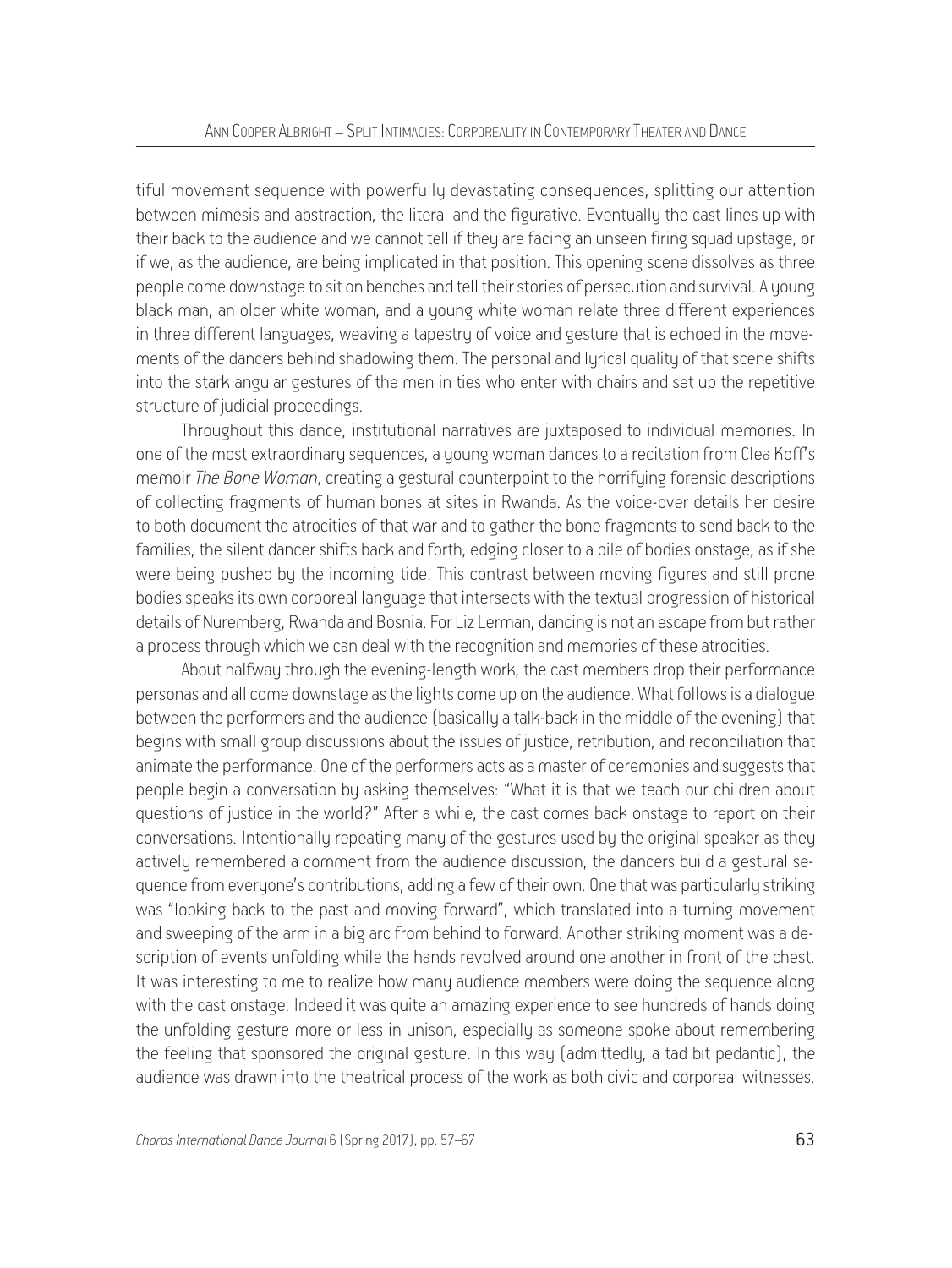Merging ideas and ethics with the fleshy substance of their implications, *Small Dances About Big Ideas* insists that our sense of justice – as it is played out across the world's bodies – is inherently connected to our physical selves.

I want to pause for a moment in the midst of this analysis of various contemporary theater and dance productions to think about the nature of the communication I just described. Even though I did not participate in learning the gestural sequence, I could not help but be affected by the movement rippling across the rows of spectators in that performance. Here, for me, was a moment of "communitas", a term that I learned from Richard Schechner, who, in turn, has adapted it from the work of anthropologist Victor Turner. Schechner uses "communitas" to describe similar sweeps of energy that are a palpable aspect of many ceremonial gatherings, including theatrical productions, religious rites, political demonstrations, or rituals of transformation such as a wedding or a bar mitzvah. The term suggests a sense of heightened receptivity that is never only intellectual or even strictly emotional, but is also always rooted in a bodily awareness. These situations can be quite magical and remind me of the fact that the etymological root for "communication" is "commune", a word that – like feeling – also splits into a verb and a noun, echoing both the act and the experience. It is in the intimate vibrations between the doing and the being that we find the "communitas" of corporeality.

I realize that it may seem to some as if I am edging pretty close to describing a moment of dramatic catharsis, the Aristotelian telos of ancient Greek tragedy that has long been the aesthetic yardstick of Western theater. Many scholars point to the passage in his *Poetics* where (depending on the translation) Aristotle declares: "[T]ragedy is the imitation of men in action […]; tragedy through pity and fear effects a catharsis of such misfortunes" (cited in Chute, 1971–72, p. 283). One of the distinctions that I want to draw in this talk is the difference between a descriptive perspective and a prescriptive one. Although the moment of "communitas" that I am describing may sound similar to catharsis, it is not necessarily the same kind of psychological "purging" of emotion that resolves the conflicts onstage. Nor is it necessarily a "universal" experience. Rather, I want to assert the real possibility of *feeling* together without insisting that we all *feel* the same way.

In a postscript to his erudite essay "On Catharsis, or Resolution", literary scholar Kenneth Burke unpacks the etymological root of the Greek word "peran", which most often gets translated as "opposite shore". He suggests a more appropriate term might be something like "beyonding", rather than the conventional use of catharsis as "purge", to signify the cleansing of the emotions of fear or pity. Burke points out the kinetic tension in the fact that pity is conceived as a movement towards and fear as a movement away. Traditionally, catharsis is seen as an experience that transcends that opposition and leads the audience towards a resolution. Burke (1959, p. 366) notes: "Such an order of development gives the feeling of *going somewhere* [...]. The curative effect that comes from a sense of direction in the unfolding of an implicational structure may explain why purgative rituals are so often built around a *procession*." But if we keep the notion of "beyonding" alive, we can replace the implicit teleology of a resolution with an ongoing somatic resonance. That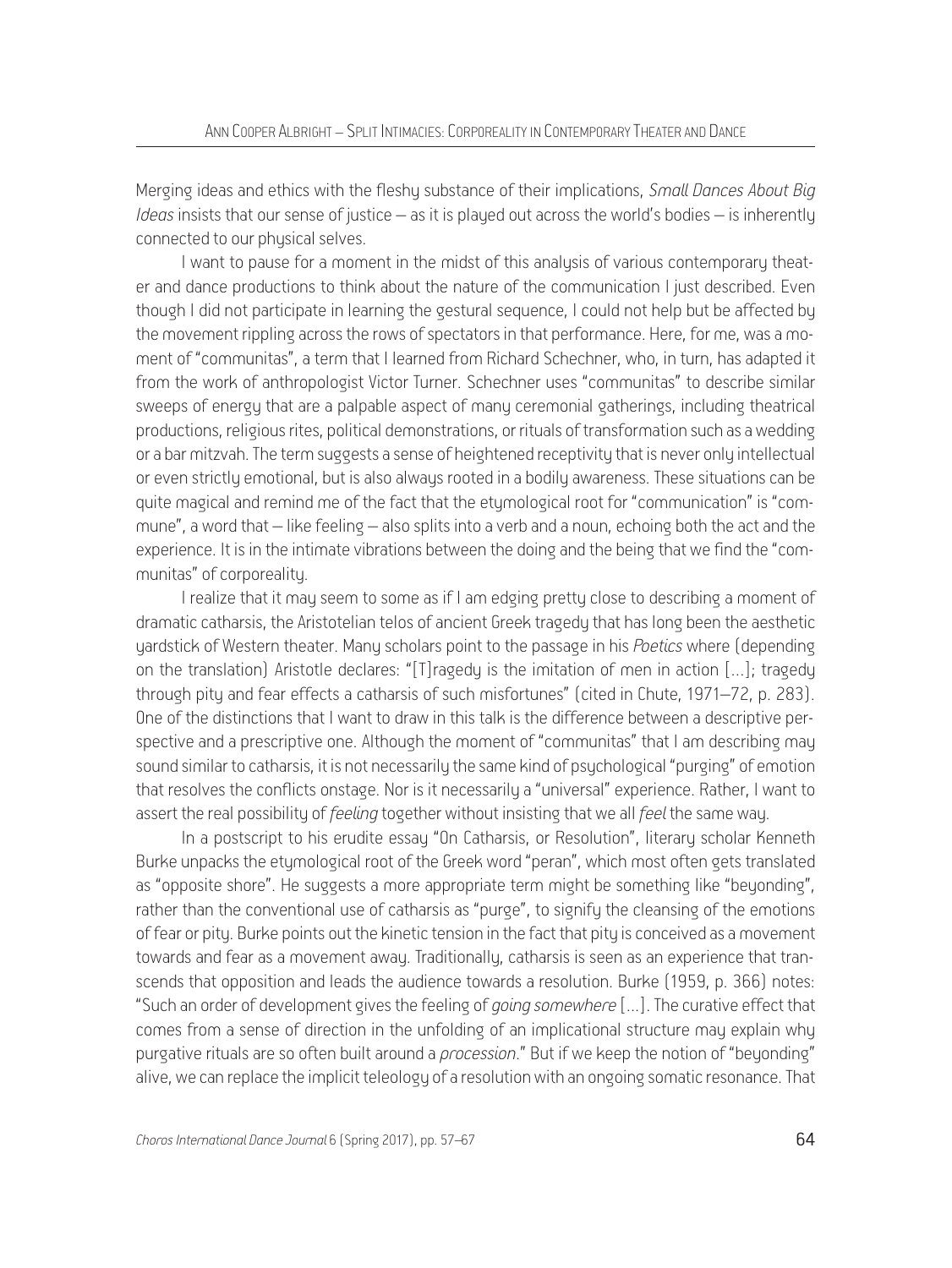is to say, we could replace an emphasis on dramatic action with a focus on theatrical states of being, which is precisely what Lehman identifies as an essential aspect of postdramatic theatre. "The theatre here showed less a succession, a development of a story, more an involvement of inner and outer states" (Lehman, 2006, p. 68).

I am intrigued by Burke's use of "beyond" as a gerund, for *beyonding* reverberates past the prepositional or even nominal uses of the word to indicate at once a sense of possibility and the *im-*possibility of ever arriving there. This tension between textual and corporeal meaning animates the power and the complexities of much contemporary performance work, insisting that what happens in the theater actually makes a difference. Indeed, as Burke reminds us, the original experiences of Greek tragedy were civic ceremonies in which the political and the familial were constantly echoing one another such that the human body, the world's body, and the body politic all reflected and refracted one another.

In her book, *The Cultural Politics of Emotion* (2004), Sara Ahmed offers a perspective that, interestingly, tells us a lot about these split intimacies of meaning and (e)motion in theater and dance. She writes (Ahmed, 2004, p. 11):

The relationship between movement and attachment is instructive. What moves us, what makes us feel, is also that which holds us in place, or gives us a dwelling place. Hence movement does not cut the body off from the "where" of its inhabitance, but connects bodies to other bodies: attachment takes place through movement, through being moved by the proximity of others.

As a phenomenologist, Ahmed is attuned to the lived experience of interpersonal exchanges, including communal ones. Her book also tries to shift the emphasis of affective studies from "feelings" to the activity of feeling itself. As Ahmed points out, emotion is derived from the Latin term *emovere*, which literally means "to move away". Attending to feeling as the movement in between people rather than the psychological possession of emotion, Ahmed offers "[a]n analysis of affective economies, where feelings do not reside in subjects or objects, but are produced as effects of circulation" (ibid. p. 8). Although Ahmed is much more interested in how power relations become embedded in somatic exchanges, her emphasis on the circulation of feeling highlights the social work accomplished in the contemporary genre of community-based performance.

*A Life Without* was the culmination of a three-month-long collaboration between the educational outreach arm of Cleveland Public Theatre and Y-Haven, a transitional housing and addiction recovery program in Cleveland's west side. Performed by an intergenerational cast of twelve men (many of whom had spent time in jail), this devised theater piece was staged in a variety of venues, including a church, a high school auditorium, a community center, and at an experimental black box theater. The event itself was framed by casual introductory remarks by the directors before the performance began, as well as by the final talk-back with the performers themselves after the show. While these discussions highlighted the "professional" standards of the work (which meant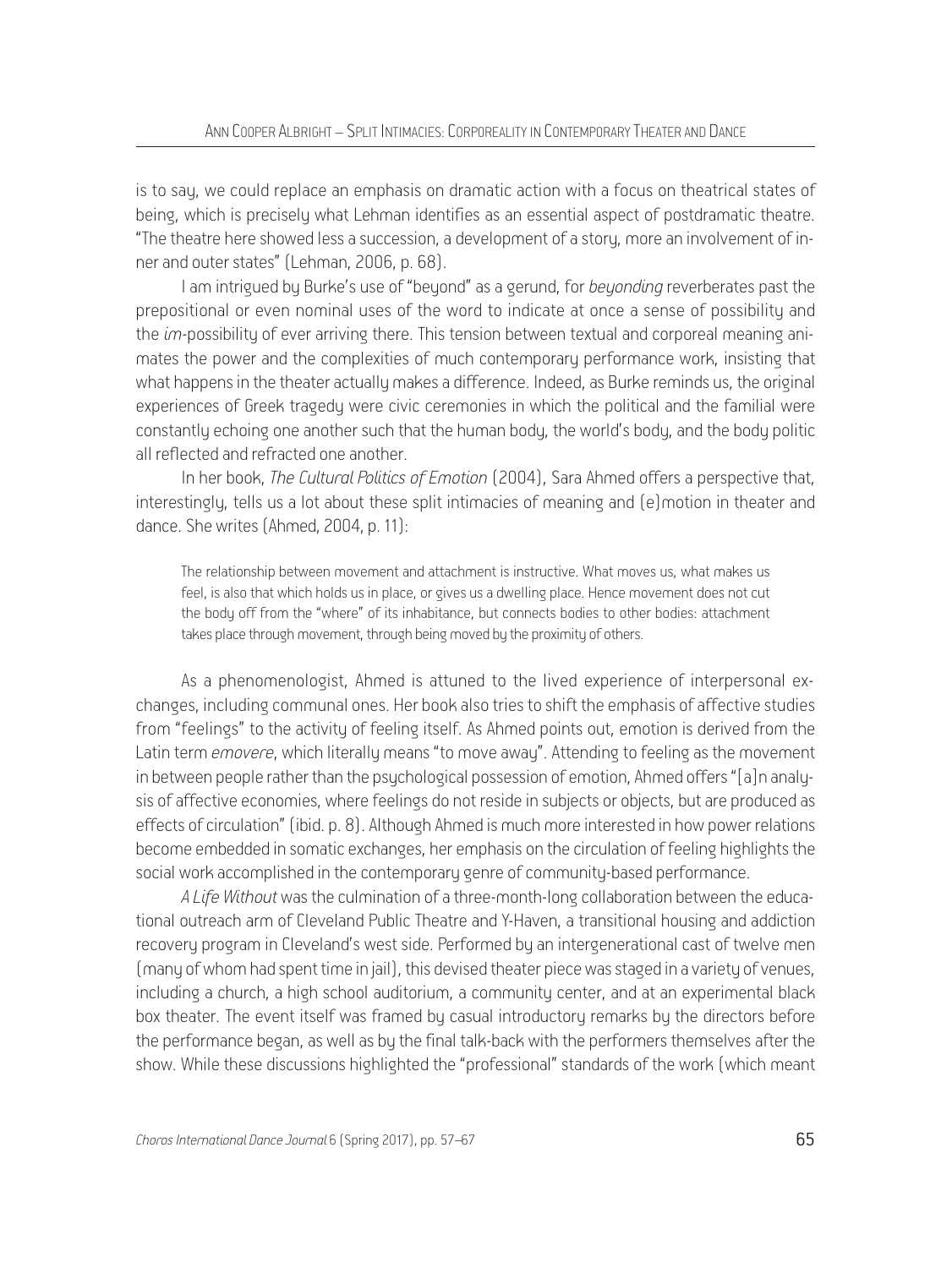showing up on time, memorizing the text, and being able to repeat the scenes with consistency), *A Life Without* was clearly embedded within a specific situational and therapeutic context. Although some men had more dramatic personas than others, and some had a clear appetite for performing, all the men helped facilitate the group transitions and joined in the choral moments, which were especially strong.

The narrative scaffolding of the play is a story of a sister's accidental death and the way that loss creates choices and the possibility of community in the face of individual isolation. In their notes for the program, the directors write: "Experiencing loss – the loss of an opportunity, a job, a loved one – any kind of loss, can amplify our experience of choice. [...] It's ironic; to have such agency at the precise moment when loss leaves us feeling powerless, cheated, even devastated." For me, the melodramatic recitation of the plot was distracting and the character embodiment felt forced much of the time. Nonetheless, the cumulative effect of the whole experience transcended the lack of theatrical mastery or skill. This was due, in part, to the corporeal subtext embedded in the communal moments of stillness, unison gesture, and song. In *A Life Without*, the deep intimacy and sense of kinship among the men came to the fore when they all sang spirituals together, or in moments of group motion such as the time they crossed the stage slowly, rocking back and forth and singing as they marched along to signify a funeral procession.

Collaborations between theater practitioners and people in a specific community often stage a performance to mark the completion of a project. This immersion in a process of making something together is a rite of passage, a baptism of sorts that insists that each man confront his own vulnerability and willingness to trust and compromise within the group dynamic. The talk-back after every performance in which the men share individual stories of survival and transformation highlights this aspect of the process. Indeed, this last stage was crucial in acknowledging the power of the exchange between performers and the importance of the audience's role as witnesses. Renewed applause and verbal affirmations followed each person's discussion of his particular challenges and achievements, including the response to one man's declaration that this was the first time he had ever finished anything in his life. The audience's role as witness in performances such as *A Life Without* raises the stakes of our own participation, allowing us to recognize the real social labor involved.

I began this talk with a description of a recent production of *The Laramie Project* and ended it with one of a community-based collaboration entitled *A Life Without*. Both of these performances navigate the space between mimesis and abstraction, life and art, in ways that call upon a very different engagement with the audience. My discussion of corporeality is an attempt to expand how we might think about the circulation of embodied energies in performances that are based neither on the cathartic reception of a literary text in a traditional play, nor on the belief that a legible kinesthetic impulse underlies all forms of expressive movement. I am interested in the less theorized and often invisible exchanges of somatic and cultural meaning that affect us in ways that we find hard to articulate and conceptualize. Often this is because our primary remembrance